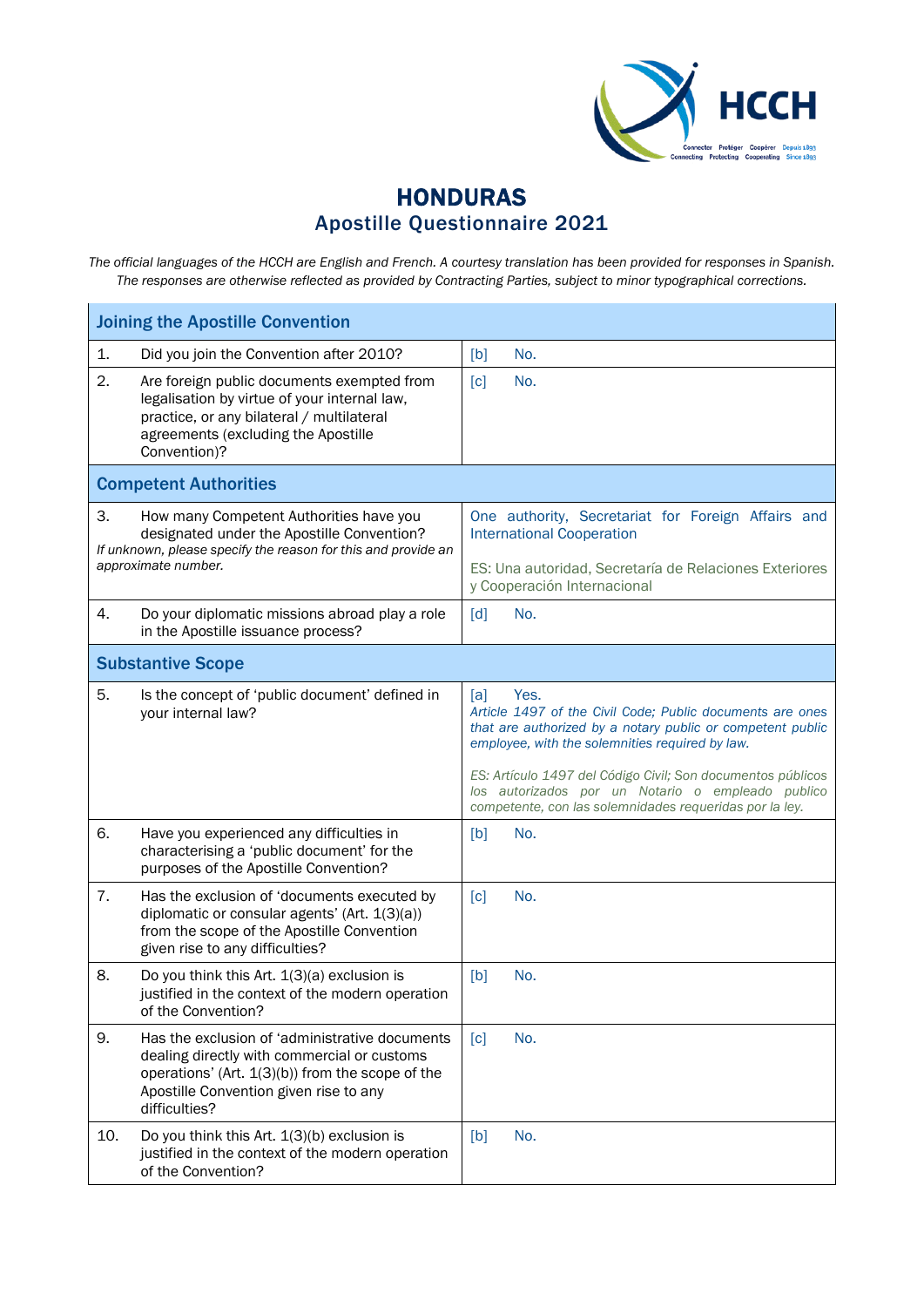| 11.                                                                                       | Do you issue (outgoing) or accept (incoming)                                                |                                                                                                                                                                                                      |                                                                                                                                                                                              |                                                                                                                                         | <b>Issue</b> | Accept       |
|-------------------------------------------------------------------------------------------|---------------------------------------------------------------------------------------------|------------------------------------------------------------------------------------------------------------------------------------------------------------------------------------------------------|----------------------------------------------------------------------------------------------------------------------------------------------------------------------------------------------|-----------------------------------------------------------------------------------------------------------------------------------------|--------------|--------------|
| Apostilles for any of the following categories of<br>document?                            | Certificates of origin                                                                      |                                                                                                                                                                                                      |                                                                                                                                                                                              | X                                                                                                                                       | X            |              |
|                                                                                           | <b>Export licences</b>                                                                      |                                                                                                                                                                                                      |                                                                                                                                                                                              |                                                                                                                                         |              |              |
|                                                                                           |                                                                                             |                                                                                                                                                                                                      |                                                                                                                                                                                              | Import licences                                                                                                                         |              |              |
|                                                                                           |                                                                                             |                                                                                                                                                                                                      |                                                                                                                                                                                              | Health and safety certificates<br>issued by the relevant<br>government authorities or<br>agencies                                       | X            | X            |
|                                                                                           |                                                                                             |                                                                                                                                                                                                      |                                                                                                                                                                                              | Certificates of products<br>registration                                                                                                | X            | X            |
|                                                                                           |                                                                                             |                                                                                                                                                                                                      |                                                                                                                                                                                              | Certificates of conformity                                                                                                              | $\mathsf{X}$ | $\mathsf{X}$ |
|                                                                                           |                                                                                             | End user certificates<br>(i.e. documents certifying that the<br>buyer is the end user of acquired<br>goods)                                                                                          |                                                                                                                                                                                              |                                                                                                                                         | X            | $\sf X$      |
|                                                                                           |                                                                                             |                                                                                                                                                                                                      |                                                                                                                                                                                              | Commercial invoices                                                                                                                     | X            | X            |
| <b>Apostille Process</b>                                                                  |                                                                                             |                                                                                                                                                                                                      |                                                                                                                                                                                              |                                                                                                                                         |              |              |
| <b>Certification of Public Documents</b>                                                  |                                                                                             |                                                                                                                                                                                                      |                                                                                                                                                                                              |                                                                                                                                         |              |              |
| 12.<br>issuance of an Apostille?                                                          | Do any of your public documents require some<br>other intermediate certification before the | [a]                                                                                                                                                                                                  |                                                                                                                                                                                              | Yes, an intermediate certification is required for<br>some categories of public documents.                                              |              |              |
| For Parties that answered yes to Q12.<br>12.1. What categories of public document require |                                                                                             |                                                                                                                                                                                                      | Category of public<br>document                                                                                                                                                               | Why certification is required                                                                                                           |              |              |
| intermediate certification and why?                                                       | <b>Birth</b>                                                                                | <b>Certificates</b><br><b>ES: Certificados</b><br>de Nacimiento                                                                                                                                      | Domestic Law Art. 30 General Law<br>on Public Administration<br>ES: Derecho Interno Art. 30 Ley<br>General de la Administración Pública                                                      |                                                                                                                                         |              |              |
|                                                                                           |                                                                                             | Death                                                                                                                                                                                                | <b>Certificates</b><br><b>ES: Certificados</b><br>de Defunción                                                                                                                               | Domestic Law Art. 30 General Law<br>on Public Administration<br>ES: Derecho Interno Art. 30 Ley<br>General de la Administración Pública |              |              |
|                                                                                           |                                                                                             | Certificate of<br><b>Unmarried</b><br>on Public Administration<br>ES: Derecho Interno Art. 30 Ley<br><b>Status</b><br>General de la Administración Pública<br><b>ES: Certificados</b><br>de soltería |                                                                                                                                                                                              | Domestic Law Art, 30 General Law                                                                                                        |              |              |
|                                                                                           |                                                                                             | Penales                                                                                                                                                                                              | <b>Criminal record</b><br>Domestic Law Art, 30 General Law<br><b>ES: Antecedentes</b><br>on Public Administration<br>ES: Derecho Interno Art. 30 Ley<br>General de la Administración Pública |                                                                                                                                         |              |              |
|                                                                                           |                                                                                             | Police record<br>Domestic Law Art, 30 General Law<br><b>ES: Antecedentes</b><br>on Public Administration<br>Policiales<br>ES: Derecho Interno Art. 30 Ley<br>General de la Administración Pública    |                                                                                                                                                                                              |                                                                                                                                         |              |              |
| <b>Requesting an Apostille (Outgoing)</b>                                                 |                                                                                             |                                                                                                                                                                                                      |                                                                                                                                                                                              |                                                                                                                                         |              |              |
| 13.                                                                                       | How can an Apostille be requested?                                                          | [a]                                                                                                                                                                                                  | In person.                                                                                                                                                                                   |                                                                                                                                         |              | X            |
|                                                                                           |                                                                                             | [b]                                                                                                                                                                                                  | By post.                                                                                                                                                                                     |                                                                                                                                         |              |              |
|                                                                                           |                                                                                             | [c]                                                                                                                                                                                                  | By email.                                                                                                                                                                                    |                                                                                                                                         |              |              |
|                                                                                           |                                                                                             | $\lceil d \rceil$                                                                                                                                                                                    | Through a website.                                                                                                                                                                           |                                                                                                                                         |              | X.           |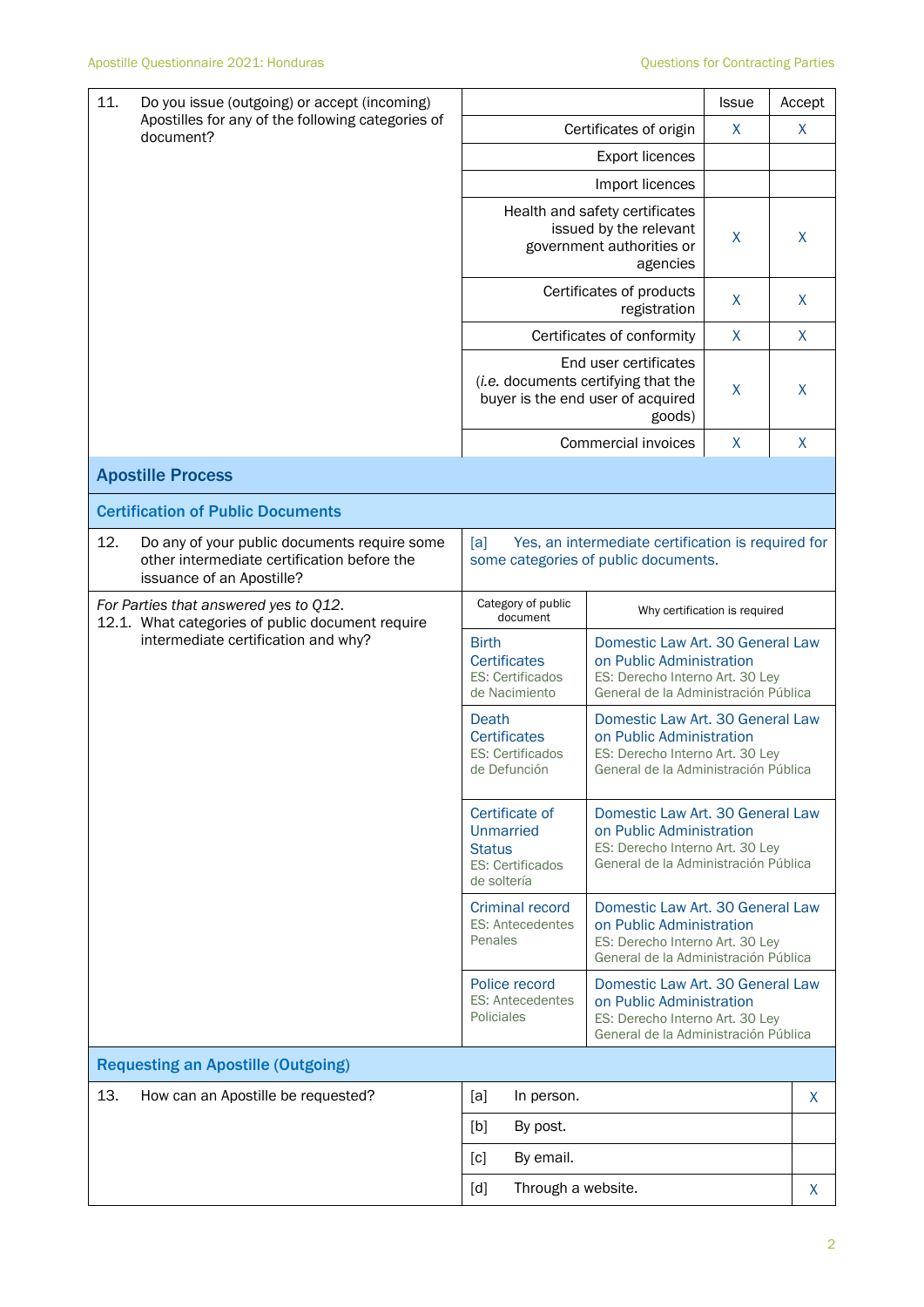|     |                                                                                                                                                                                                                                               | [e]                                                                                                                                                                                                  | Other.                                                       |                                                                                                                          |                      |   |
|-----|-----------------------------------------------------------------------------------------------------------------------------------------------------------------------------------------------------------------------------------------------|------------------------------------------------------------------------------------------------------------------------------------------------------------------------------------------------------|--------------------------------------------------------------|--------------------------------------------------------------------------------------------------------------------------|----------------------|---|
| 14. | When issuing an Apostille, do you enquire<br>about the State of destination?                                                                                                                                                                  | [b]                                                                                                                                                                                                  |                                                              | Yes, the enquiry is made orally.                                                                                         |                      |   |
| 15. | How long does it take for an Apostille to be<br>issued?                                                                                                                                                                                       |                                                                                                                                                                                                      | In-person request<br>(paper Apostille)                       | Other requests<br>(from the time of<br>receipt) (paper<br>Apostille)                                                     | e-Apostille requests |   |
|     |                                                                                                                                                                                                                                               | day                                                                                                                                                                                                  | On the same                                                  | On the following<br>working day                                                                                          | On the same<br>day   |   |
| 16. | Does your Competent Authority impose a fee<br>for issuing an Apostille?                                                                                                                                                                       | [a]                                                                                                                                                                                                  | L 150.00 \$6.00                                              | Yes, a single price for all Apostilles.                                                                                  |                      |   |
|     | <b>Issuing an Apostille (Outgoing)</b>                                                                                                                                                                                                        |                                                                                                                                                                                                      |                                                              |                                                                                                                          |                      |   |
| 17. | How is the origin of a public document verified<br>for the purpose of issuing an Apostille (i.e.<br>verification of the authenticity of the signature,<br>the capacity of the signer, and the identity of<br>the seal / stamp (Art. $5(2)$ )? | [a]<br>$[1]$                                                                                                                                                                                         | seals / stamps.                                              | Single Competent Authority.<br>A paper-based database of sample signatures /                                             |                      |   |
| 18. | How does a Competent Authority address<br>situations where it is unable to verify the origin<br>of the public document?                                                                                                                       | The Competent Authority will contact the issuing<br>[b]<br>authority to confirm authenticity but will not issue the<br>Apostille until the new signature, stamp or seal is added<br>to the database. |                                                              |                                                                                                                          |                      |   |
| 19. | In what language(s) are the 10 standard items<br>of your Apostilles available?                                                                                                                                                                | [b]                                                                                                                                                                                                  | In two languages.<br>Spanish, English<br>ES: Español, Ingles |                                                                                                                          |                      |   |
| 20. | In what language(s) are the blank fields of your<br>Apostilles filled in?                                                                                                                                                                     | [b]                                                                                                                                                                                                  | In two languages.<br>Spanish, English<br>ES: Español, Ingles |                                                                                                                          |                      |   |
| 21. | How are the blank fields of your Apostilles filled<br>in?                                                                                                                                                                                     | [b]                                                                                                                                                                                                  | <b>Internal System</b><br>ES: Sistema Interno                | Using computer software.                                                                                                 |                      |   |
|     | <b>Apostille Registers</b>                                                                                                                                                                                                                    |                                                                                                                                                                                                      |                                                              |                                                                                                                          |                      |   |
| 22. | How is your Apostille register, required by<br>Article 7, maintained?                                                                                                                                                                         | [a]<br>[1]<br>Register).                                                                                                                                                                             |                                                              | Single Competent Authority.<br>Electronic form, publicly accessible online (e-                                           |                      |   |
| 23. | What particulars are contained in your Apostille<br>register?                                                                                                                                                                                 | [a]                                                                                                                                                                                                  | (required).                                                  | Number and date of the Apostille                                                                                         |                      | X |
|     |                                                                                                                                                                                                                                               | [b]                                                                                                                                                                                                  | (required).                                                  | Name and capacity of the person signing<br>the document and / or the name of<br>authority whose seal or stamp is affixed |                      | X |
|     |                                                                                                                                                                                                                                               | [c]                                                                                                                                                                                                  | document.                                                    | Name and / or type of underlying                                                                                         |                      | X |
|     |                                                                                                                                                                                                                                               | [d]                                                                                                                                                                                                  | document.                                                    | Description of the contents of underlying                                                                                |                      |   |
|     |                                                                                                                                                                                                                                               | [ <sub>e</sub> ]                                                                                                                                                                                     |                                                              | Name of the applicant.                                                                                                   |                      | X |
|     |                                                                                                                                                                                                                                               | $[f]$                                                                                                                                                                                                | State of destination.                                        |                                                                                                                          |                      | X |
|     |                                                                                                                                                                                                                                               | [g]                                                                                                                                                                                                  | Copy of the Apostille.                                       |                                                                                                                          |                      | X |
|     |                                                                                                                                                                                                                                               | [h]                                                                                                                                                                                                  |                                                              | Copy of the underlying document.                                                                                         |                      |   |
|     |                                                                                                                                                                                                                                               | $[1]$                                                                                                                                                                                                | Other.                                                       |                                                                                                                          |                      |   |
| 24. | Is there a limit to how long records can be<br>retained on the Apostille register?                                                                                                                                                            | [d]                                                                                                                                                                                                  | No.                                                          |                                                                                                                          |                      |   |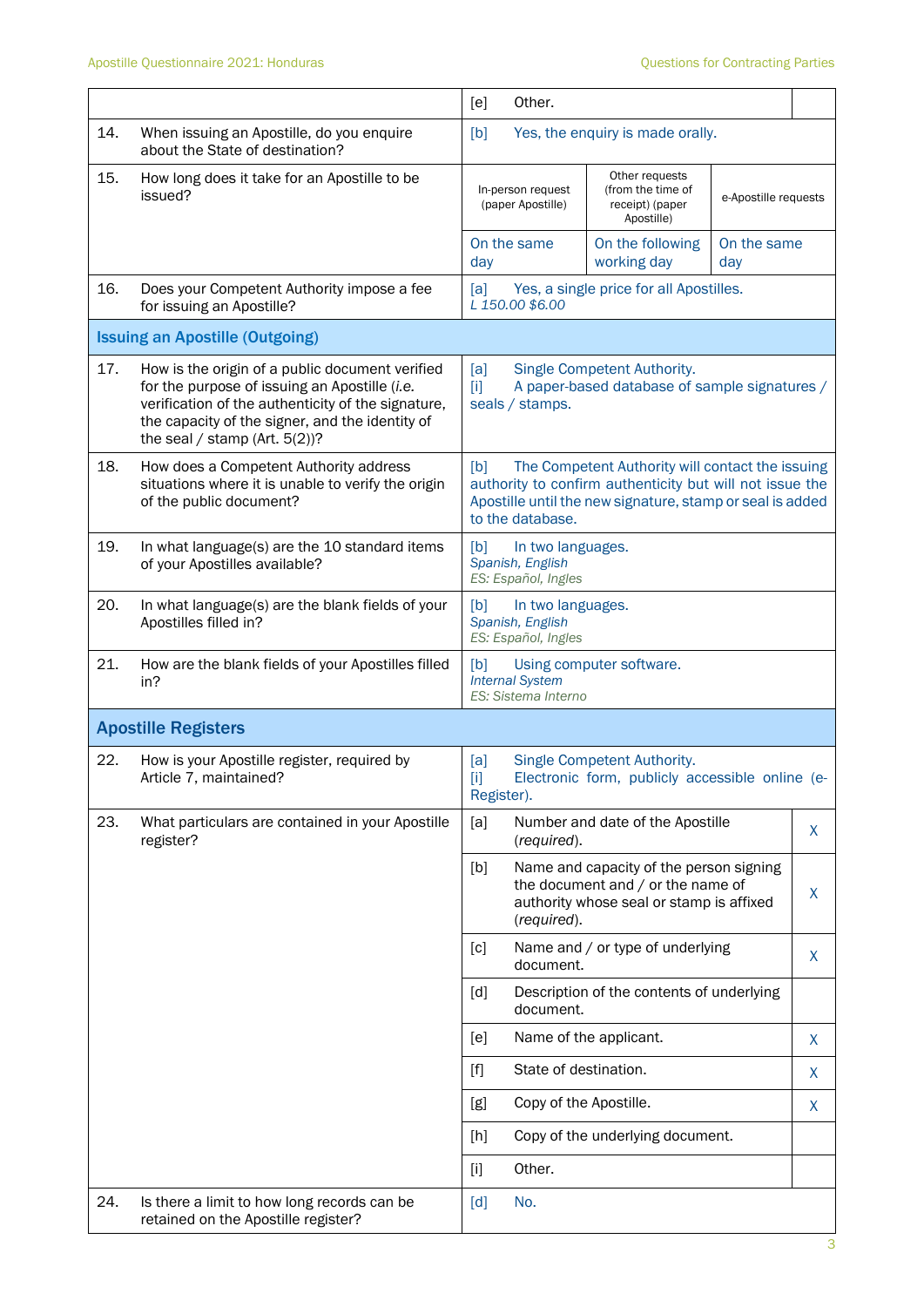| 25. | If your register is not publicly accessible, how<br>frequently do your Competent Authorities<br>receive requests to verify an Apostille they have<br>issued in the register?                   | [g]<br>Not applicable, register is publicly accessible.                                                                                                                                                                                                                                                                                                                                                                                                                                                                                                                                                                                                                                                                                                                                                                                                                                                                                                                                                                                                                                                                                                                                                                                                                                          |         |  |  |  |  |
|-----|------------------------------------------------------------------------------------------------------------------------------------------------------------------------------------------------|--------------------------------------------------------------------------------------------------------------------------------------------------------------------------------------------------------------------------------------------------------------------------------------------------------------------------------------------------------------------------------------------------------------------------------------------------------------------------------------------------------------------------------------------------------------------------------------------------------------------------------------------------------------------------------------------------------------------------------------------------------------------------------------------------------------------------------------------------------------------------------------------------------------------------------------------------------------------------------------------------------------------------------------------------------------------------------------------------------------------------------------------------------------------------------------------------------------------------------------------------------------------------------------------------|---------|--|--|--|--|
|     | <b>Technology &amp; the e-APP</b>                                                                                                                                                              |                                                                                                                                                                                                                                                                                                                                                                                                                                                                                                                                                                                                                                                                                                                                                                                                                                                                                                                                                                                                                                                                                                                                                                                                                                                                                                  |         |  |  |  |  |
| 26. | Under your internal law, do you recognise<br>electronic / digital signatures as functionally<br>equivalent to handwritten signatures (i.e. can a<br>public document be signed electronically)? | Yes.<br>[a]<br>a) Electronic Signatures Law Gazette 33,301 dated 11<br>December 2013, Reformed by Legislative Decree 33-2020,<br>Gazette 35,217 dated 3 April 2020;<br>b) Regulation on E-Government, Gazette 35,383 dated 26<br>September 2020;<br>c) Regulations for the Implementation of Digital Platform for<br>the Use of Reliable Identification Media and Certified<br>Institutional Electronic Signature Systems, Gazette 35,469<br>dated 24 December 2020.<br>Scope to all documents signed by competent authority in<br>application of Article 30 of the Public Administration Law.<br>No exclusions.<br>ES:<br>a) Ley de Firmas Electrónicas Gaceta 33,301 de fecha 11<br>de diciembre de 2013, Reformada por el Decreto<br>Legislativo 33-2020, Gaceta 35,217 de fecha 3 de abril de<br>2020;<br>b) Reglamento sobre Gobierno Electrónico, Gaceta 35,383<br>de fecha 26 de Septiembre de 2020;<br>c) Reglamento para la Implementación de Plataforma<br>Digital para el Uso de los Medios de Identificación Confiable<br>y Sistemas de Firma Electrónica Institucional Certificada,<br>Gaceta 35,469 de fecha 24 de diciembre de 2020.<br>Alcance a todos los documentos firmados por autoridad<br>competente en función del artículo 30 de la Ley de la<br>Administración Pública. |         |  |  |  |  |
| 27. | Under your internal law, are public documents<br>executed, or able to be executed, in electronic<br>form (whether or not they are to be used<br>abroad under the Convention)?                  | No hay exclusiones.<br>Yes.<br>[a]                                                                                                                                                                                                                                                                                                                                                                                                                                                                                                                                                                                                                                                                                                                                                                                                                                                                                                                                                                                                                                                                                                                                                                                                                                                               |         |  |  |  |  |
|     | For Parties that answered yes to Q27.                                                                                                                                                          | [a]<br>All public documents.                                                                                                                                                                                                                                                                                                                                                                                                                                                                                                                                                                                                                                                                                                                                                                                                                                                                                                                                                                                                                                                                                                                                                                                                                                                                     |         |  |  |  |  |
|     | 27.1. What categories of public documents are<br>executed, or able to be executed, in electronic<br>form (whether or not they are to be used<br>abroad under the Convention)?                  | [b]<br>Civil status documents (e.g. birth, death<br>and marriage certificates) and<br>certificates of non-impediment.                                                                                                                                                                                                                                                                                                                                                                                                                                                                                                                                                                                                                                                                                                                                                                                                                                                                                                                                                                                                                                                                                                                                                                            | $\sf X$ |  |  |  |  |
|     |                                                                                                                                                                                                | Other administrative documents<br>[c]<br>(including decisions from administrative<br>tribunals or decision-making bodies).                                                                                                                                                                                                                                                                                                                                                                                                                                                                                                                                                                                                                                                                                                                                                                                                                                                                                                                                                                                                                                                                                                                                                                       |         |  |  |  |  |
|     |                                                                                                                                                                                                | [d]<br>Extracts from commercial registers and<br>other registers.                                                                                                                                                                                                                                                                                                                                                                                                                                                                                                                                                                                                                                                                                                                                                                                                                                                                                                                                                                                                                                                                                                                                                                                                                                | X       |  |  |  |  |
|     |                                                                                                                                                                                                | Notarial authentications of signatures.<br>[e]                                                                                                                                                                                                                                                                                                                                                                                                                                                                                                                                                                                                                                                                                                                                                                                                                                                                                                                                                                                                                                                                                                                                                                                                                                                   |         |  |  |  |  |
|     |                                                                                                                                                                                                | Other notarial acts.<br>$[f]$                                                                                                                                                                                                                                                                                                                                                                                                                                                                                                                                                                                                                                                                                                                                                                                                                                                                                                                                                                                                                                                                                                                                                                                                                                                                    |         |  |  |  |  |
|     |                                                                                                                                                                                                | Diplomas and other education<br>[g]<br>documents.                                                                                                                                                                                                                                                                                                                                                                                                                                                                                                                                                                                                                                                                                                                                                                                                                                                                                                                                                                                                                                                                                                                                                                                                                                                | X       |  |  |  |  |
|     |                                                                                                                                                                                                | Court documents, including judgments.<br>[h]                                                                                                                                                                                                                                                                                                                                                                                                                                                                                                                                                                                                                                                                                                                                                                                                                                                                                                                                                                                                                                                                                                                                                                                                                                                     |         |  |  |  |  |
|     |                                                                                                                                                                                                | Patents or other documents pertaining<br>$[1]$<br>to intellectual property rights.                                                                                                                                                                                                                                                                                                                                                                                                                                                                                                                                                                                                                                                                                                                                                                                                                                                                                                                                                                                                                                                                                                                                                                                                               | X       |  |  |  |  |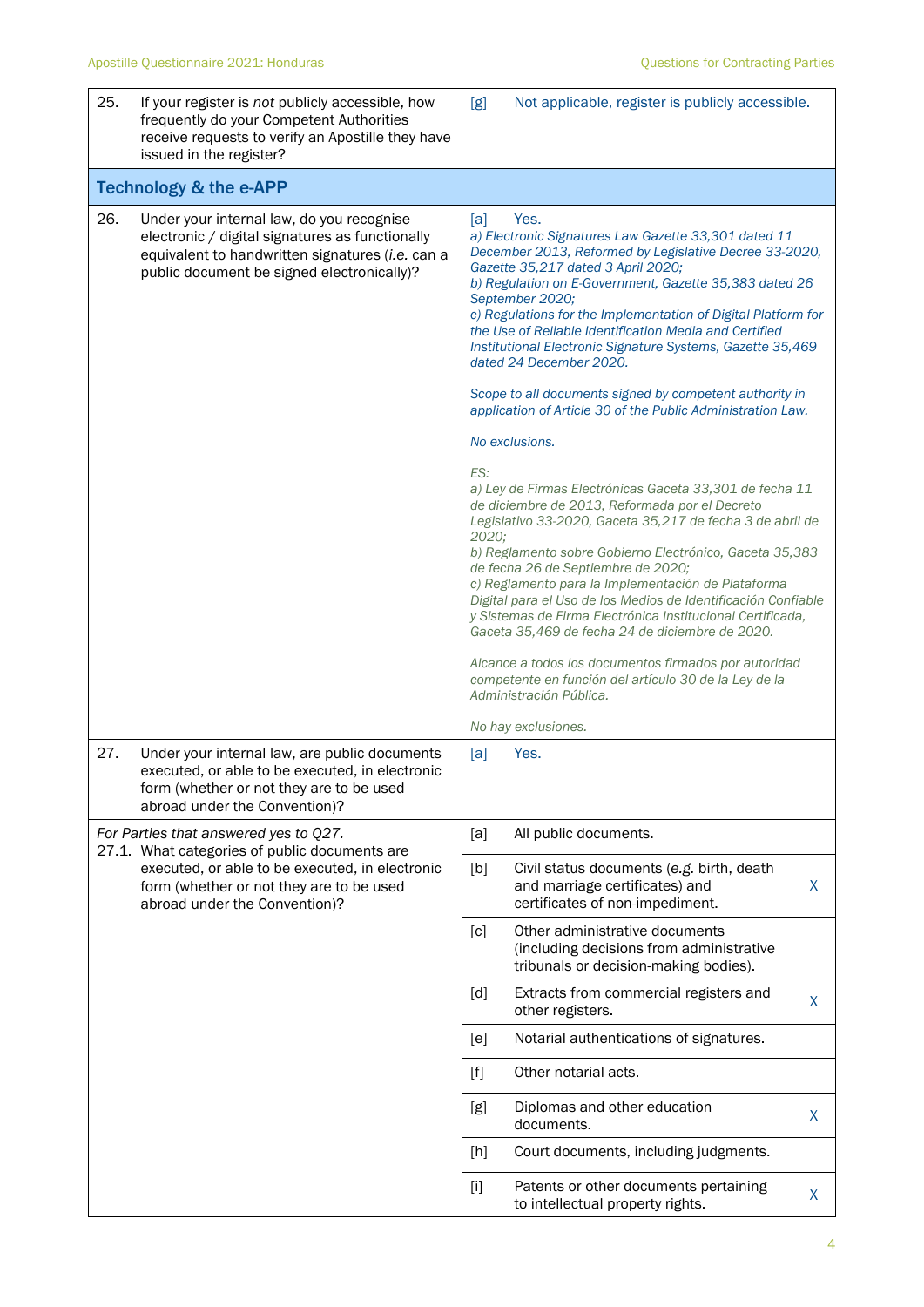|     |                                                                                                                                                                                                                             | [j]   | Documents relating to adoptions.                                                                           |      |
|-----|-----------------------------------------------------------------------------------------------------------------------------------------------------------------------------------------------------------------------------|-------|------------------------------------------------------------------------------------------------------------|------|
|     |                                                                                                                                                                                                                             | [k]   | Translations.                                                                                              | X    |
|     |                                                                                                                                                                                                                             | $[1]$ | Medical or health certificates.                                                                            |      |
|     |                                                                                                                                                                                                                             | [m]   | Criminal records.                                                                                          | X    |
|     |                                                                                                                                                                                                                             | [n]   | Import or export licences.                                                                                 | X    |
|     |                                                                                                                                                                                                                             | [0]   | Certificates of origin.                                                                                    |      |
|     |                                                                                                                                                                                                                             | [p]   | Certificates of conformity.                                                                                |      |
|     |                                                                                                                                                                                                                             | [q]   | Other.                                                                                                     |      |
|     | For Parties that answered yes to Q27.<br>27.2. Approximately what percentage of your public<br>documents are originally executed in electronic<br>form (whether or not they are to be used<br>abroad under the Convention)? |       | 5% of Public Documents<br>ES: 5% de los Documentos Públicos                                                |      |
| 28. | Do you issue e-Apostilles?                                                                                                                                                                                                  | [a]   | Yes.                                                                                                       |      |
|     | For Parties that answered yes to Q28.<br>28.3. Under your internal law, which of the following                                                                                                                              | [a]   | Electronic public documents.                                                                               |      |
|     | do you consider public documents for the<br>purpose of issuing e-Apostilles?                                                                                                                                                | [c]   | Paper public documents that have<br>scanned by applicants.                                                 | been |
|     | For Parties that answered yes to Q28.<br>28.4. How is an e-Apostille signed (i.e. what<br>technology is used to apply an<br>electronic / digital signature)?                                                                | [a]   | A government-built certificate.                                                                            |      |
|     | For Parties that answered yes to Q28.<br>28.5. How is an e-Apostille affixed to / associated<br>with the underlying public document to ensure<br>it is not tampered with?                                                   |       | The underlying document is associated by indicating<br>the number of the public document on the apostille. |      |
|     | For Parties that answered yes to Q28.<br>28.6. Once issued, how is the e-Apostille transmitted<br>to the applicant?                                                                                                         | [c]   | Electronic transmission via online platform<br>administered by the government.                             |      |
| 29. | Are your authorities equipped to accept<br>incoming e-Apostilles?                                                                                                                                                           | [a]   | Yes, all e-Apostilles can be processed.                                                                    |      |
| 30. | Do you maintain an e-Register?                                                                                                                                                                                              | [a]   | Yes.                                                                                                       |      |
|     | For Parties that answered yes to Q30.<br>30.2. What technology is used to maintain your<br>e-Register?                                                                                                                      | [a]   | A government-built platform.                                                                               |      |
| 31. | Have you been in contact with other Competent<br>Authorities that operate an e-APP component<br>and exchanged information and / or relevant                                                                                 | [a]   | Yes.<br>All the institutions of the Executive Power.                                                       |      |
|     | experience?                                                                                                                                                                                                                 |       | ES: Todas las instituciones del Poder Ejecutivo.                                                           |      |
|     | <b>Issues with Apostilles</b>                                                                                                                                                                                               |       |                                                                                                            |      |
| 32. | Has an Apostille <i>issued</i> by your Competent<br>Authority ever been refused by the authorities<br>of another Contracting Party on the following<br>grounds:                                                             | [a]   | Form requirements (e.g. square-shaped,<br>sides of at least nine centimetres,<br>border, ink, etc).        |      |
|     |                                                                                                                                                                                                                             | [b]   | The manner in which the Apostille was<br>affixed / attached to the underlying<br>document.                 |      |
|     |                                                                                                                                                                                                                             | [c]   | The Apostille was not signed.                                                                              |      |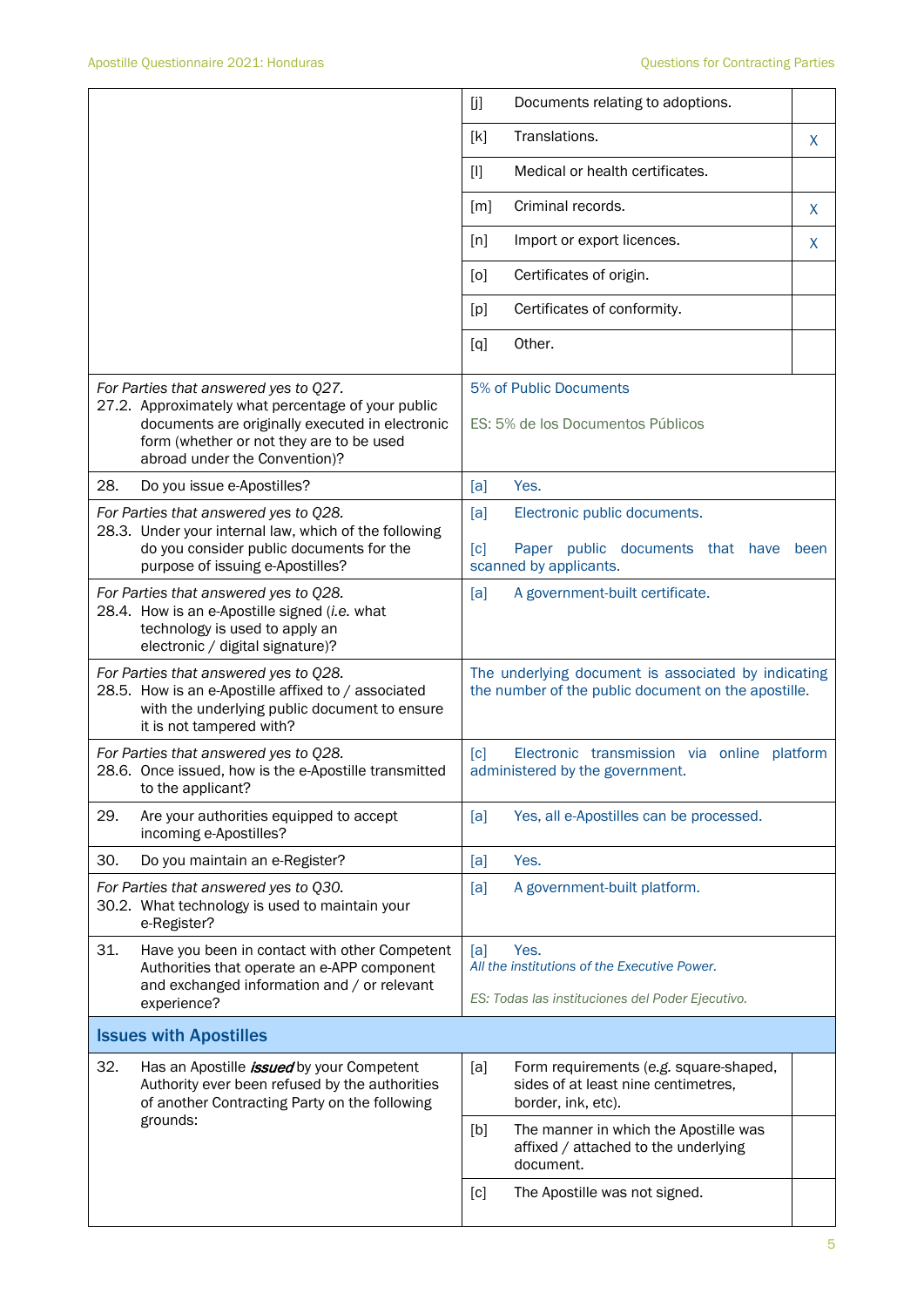|     |                                                                                                                                                          | [d]               | One or more of the standard<br>informational items were not filled in.                              |   |
|-----|----------------------------------------------------------------------------------------------------------------------------------------------------------|-------------------|-----------------------------------------------------------------------------------------------------|---|
|     |                                                                                                                                                          | [e]               | The Apostille was in electronic form (an<br>e-Apostille).                                           | X |
|     |                                                                                                                                                          | $[f]$             | The underlying public document was in<br>electronic form.                                           |   |
|     |                                                                                                                                                          | [g]               | The underlying public document had<br>expired / was not issued within a certain<br>timeframe.       |   |
|     |                                                                                                                                                          | [h]               | The underlying document was not a<br>public document under the law of the<br>destination.           |   |
|     |                                                                                                                                                          | $[1]$             | Other.                                                                                              |   |
|     |                                                                                                                                                          | [j]               | Unknown.                                                                                            |   |
|     |                                                                                                                                                          | [k]               | No / Not applicable.                                                                                |   |
|     | For Parties that answered other than "No" to Q32.<br>32.2. If an Apostille was rejected, what action did you                                             | [a]               | The Apostille was reissued.                                                                         | X |
|     | take?                                                                                                                                                    | [b]               | Contacted the receiving authority.                                                                  |   |
|     |                                                                                                                                                          | $\lceil c \rceil$ | Contacted the Competent Authority of<br>the place of destination.                                   |   |
|     |                                                                                                                                                          | [d]               | Contacted nearest diplomatic mission of<br>the place of destination.                                |   |
|     |                                                                                                                                                          | [e]               | Contacted own diplomatic mission<br>accredited to the place of destination.                         | X |
|     |                                                                                                                                                          | $[f]$             | Contacted the Permanent Bureau.                                                                     |   |
|     |                                                                                                                                                          | [g]               | No action taken.                                                                                    |   |
|     |                                                                                                                                                          | [h]               | Other.                                                                                              |   |
|     |                                                                                                                                                          | $[1]$             | Unknown.                                                                                            |   |
| 33. | Has your Competent Authority ever been<br>requested by external Competent Authorities to<br>certify or confirm your procedure for issuing<br>Apostilles? | [b]               | No.                                                                                                 |   |
| 34. | Has an Apostille received by your authorities<br>ever been refused on the following grounds:                                                             | [a]               | The issuing State was not a Contracting<br>Party to the Apostille Convention.                       |   |
|     |                                                                                                                                                          | [b]               | Form requirements (e.g. square-shaped,<br>sides of at least nine centimetres,<br>border, ink, etc). |   |
|     |                                                                                                                                                          | [c]               | The manner in which the Apostille was<br>affixed / attached to the underlying<br>document.          |   |
|     |                                                                                                                                                          | [d]               | The Apostille was not signed.                                                                       |   |
|     |                                                                                                                                                          | [e]               | One or more of the standard<br>informational items were not filled in.                              |   |